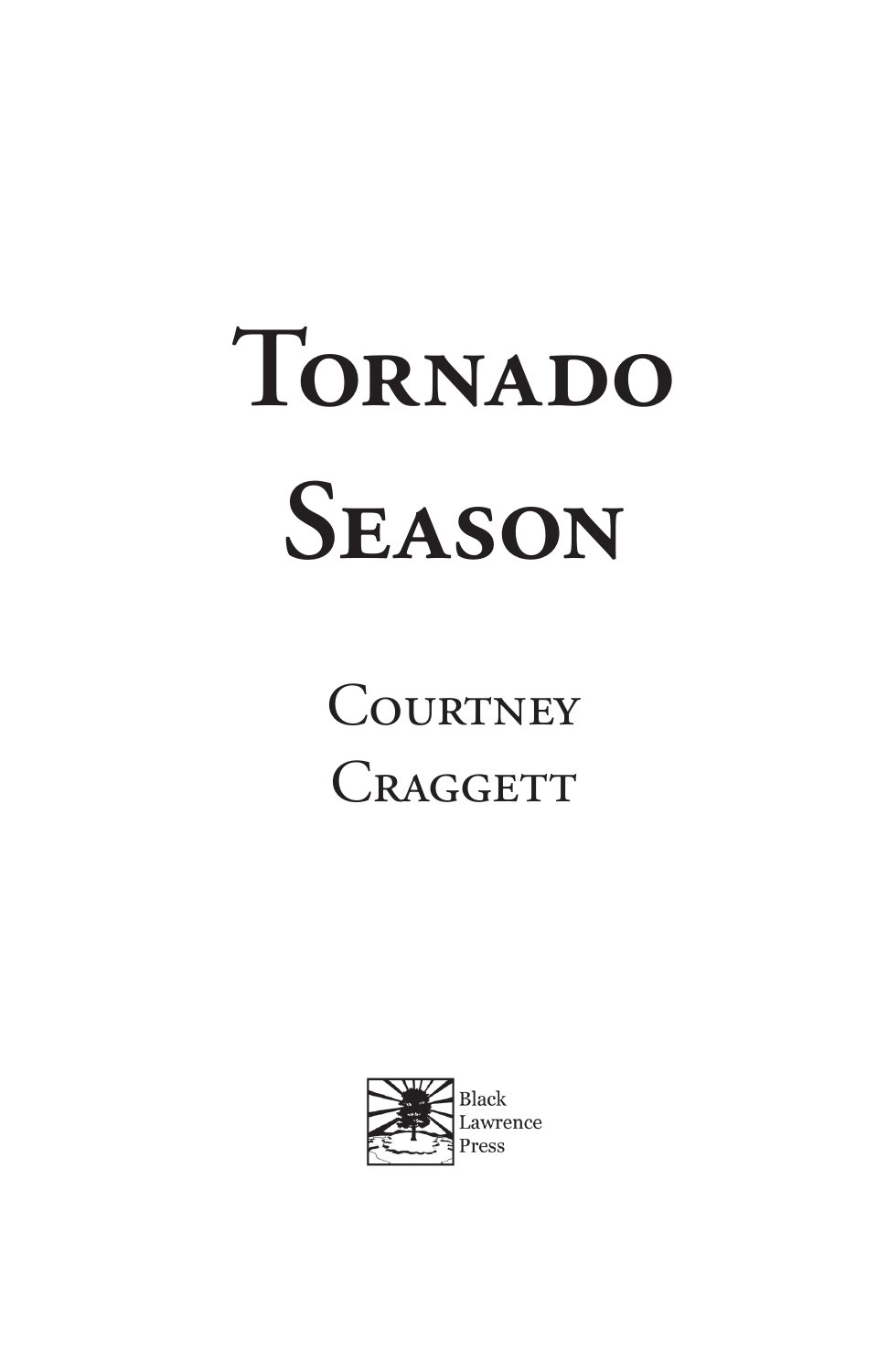For Cara, Kelsey, and Kylee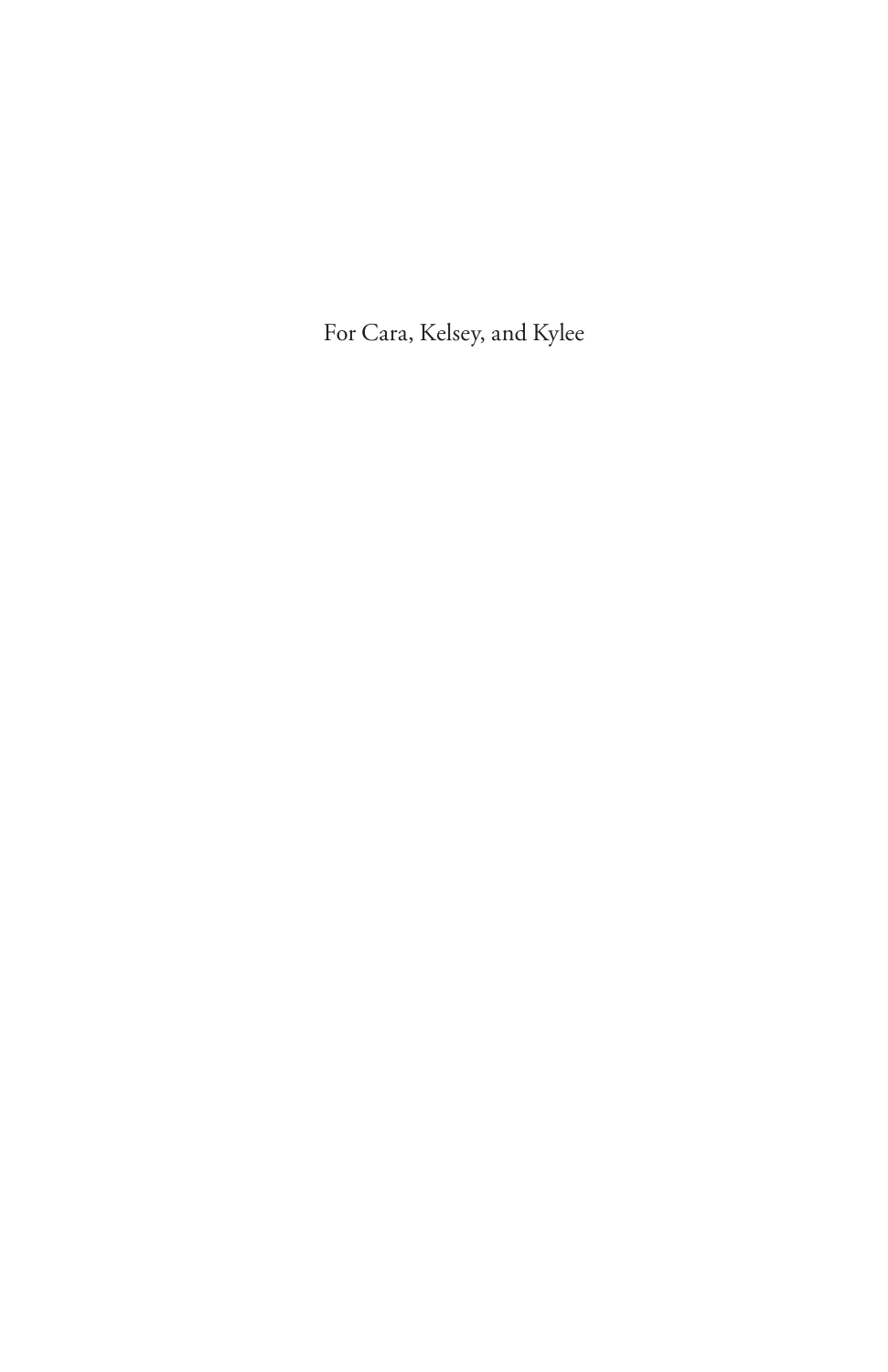## **CONTENTS**

| KANSAS BEFORE OZ              | $\mathbf I$ |
|-------------------------------|-------------|
| PLEDGE                        | IO          |
| <b>STATUES</b>                | 25          |
| CARNIVAL RIDE                 | 28          |
| DÍA DE GRACIAS                | 3I          |
| DONATION                      | 47          |
| <b>ASTROMORPHOSIS</b>         | 50          |
| <b>SNOW GLOBE</b>             | 58          |
| AERIAL SPRAY                  | 62          |
| ALSO LONELY, ALTHOUGH ON LAND | 64          |
| FRONTERA SECA                 | 75          |
| VOLCANO CLIMBER               | 83          |
| GOODNESS AND MERCY            | 92          |
| TORNADO SEASON                | IO7         |
| 'TIL MORNING                  | I47         |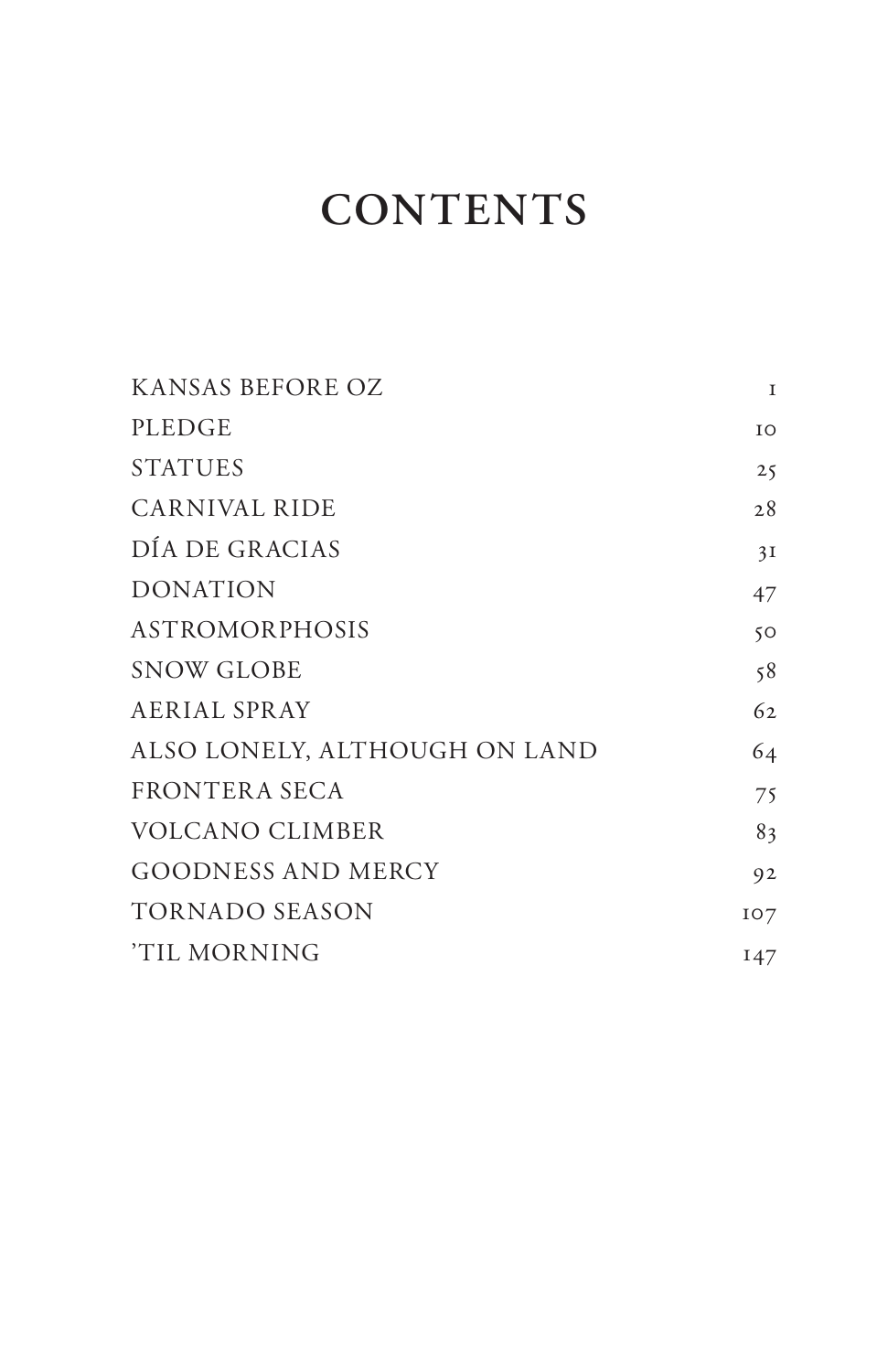## **KANSAS BEFORE OZ**

When we were very young the world spun with colors that other people did not see. It began in the nursery. You cried and your tears filled the room with a bruised sunset. I covered my ears at the parade we watched because the orange of the blaring trumpets was too bright. And at bedtime we fell asleep to the deep, midnight blue of the night train that drove through town. "Do you see it too?" I whispered with my hand in yours, and you nodded and we knew that we were not alone.

You were not my brother, but we were children together. Nobody told us why, and we did not need to know. Our mother tucked us in and sang prayers to us with her voice of silvery purple, and we hugged her goodnight and breathed in her hues.

I did not know that my colors belonged to you. We had just graduated from high school when the tornado hit our house. It stole you from me, and you stole the colors. The doctors said I hit my head. They said that perhaps my hearing was damaged and that my ears would ring forever. They asked me if it hurt, and I nodded and said it is a knife. But I did not say that it took away the colors, that now the world no longer spins but is still and gray. They brought me into a booth and hooked wires to my ears and played sounds for me. "Can you hear it?" they asked me. I said yes, I can hear it. But I cannot see it, I thought.

When we were children, you called my name one night and together we slipped out of our bedroom window. People say that the night is black, but they do not see like we see. We stood in the golden night while the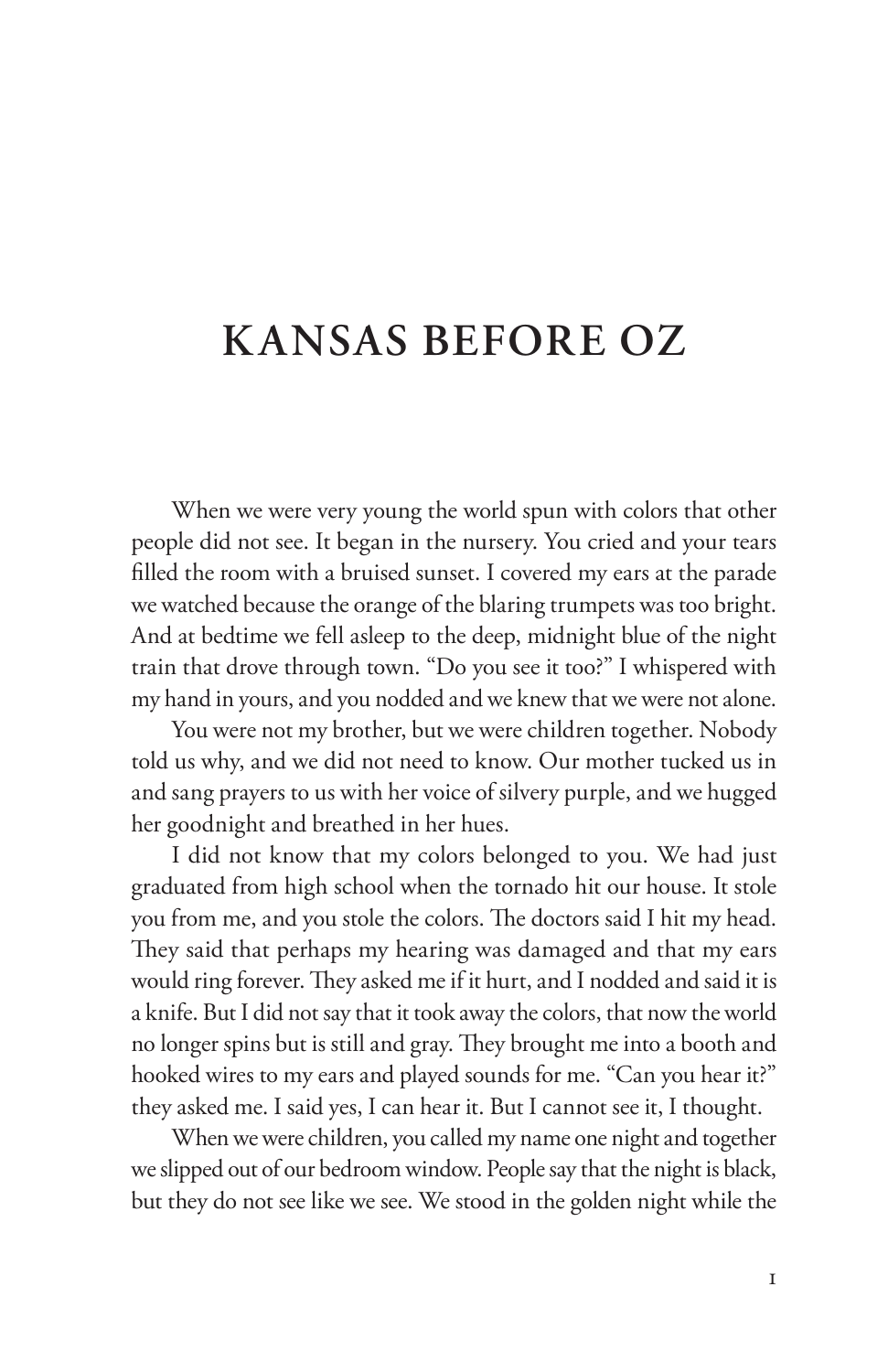### 2 *Tornado Season*

dew soaked up our feet. You pulled me to the pavement, and we ran, and our wet feet left our trail behind us. It did not matter where you were leading me because I trusted you. "Be very quiet," you said, so we ran on tiptoe, fearing that our neighbors would wake up, old Mr. Snider with his army green bark, or Mrs. Lowenstein with her raspberry laugh. A mockingbird sang like it was morning. We watched his melody dance in the night. It was brighter than I had seen before, without the daylight to wash it away. We ran all the way to the golf course where our father hit white balls into holes when he did not want to come home to us. "Look," you said when our feet touched the shorn grass. "It is a good place to be." You let go of my hand and you threw your arms out behind you and you ran. The sprinklers sputtered awake and clicked red and orange circles of water. You leapt through them and said to join you. So I threw my arms back and ran like you did. We spun around and around in the water. Fireflies glowed above our heads, bright spots of darkness against the amber night. The grass was so soft I hardly felt it below my feet, and when I looked down I saw that we were flying, that our bare feet hovered in the air far above the grass. I did not know we knew how to do that.

We flew to a tree on the edge of the golf course. Now the tornado has torn it down, but that night it enveloped us. We landed on its branches, and once we were inside it the tree grew and became a world. Its branches thickened and twisted and stretched farther than we could see. It could have held one hundred children if we had asked it. We jumped from branch to branch. I remember the way you laughed yellow that night, like a sunflower in the summer or a bright sticky popsicle. You hooked your knees over a branch like you were a trapeze artist, and I did not worry that you would fall, because I knew that the tree would catch you. "Climb higher," you said. We climbed as high as we could, and the tree grew with us. We could not reach the top because there was no top. "Remember this night," you told me, like you were much older than I was.

I was not often afraid back then, back when we had colors. But some nights we huddled together in bed and listened to the sound of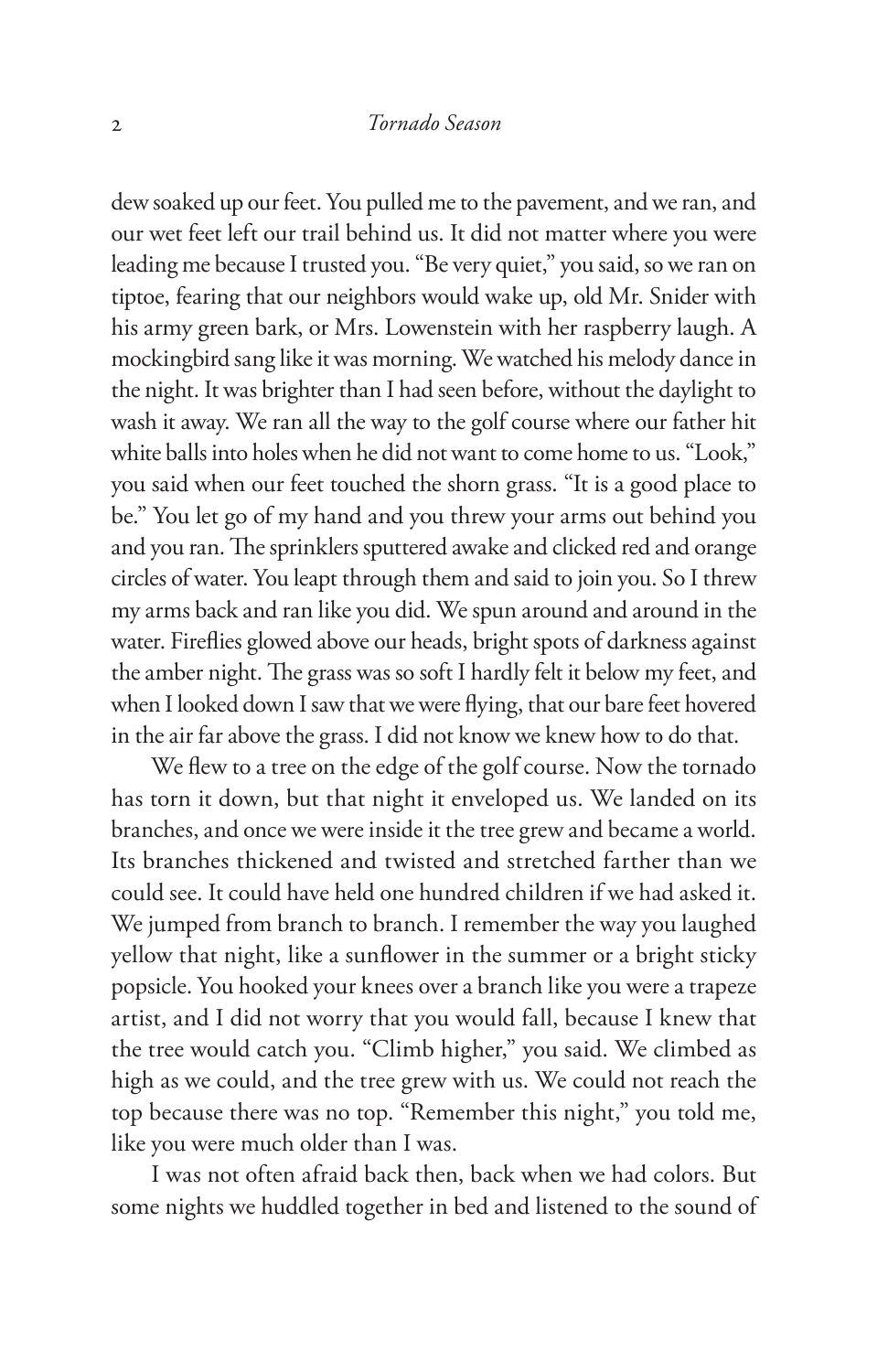people yelling, and sometimes there were other worse sounds too, and the colors disappeared. That was fear, tall and empty, a body without a face who sometimes came in at night and did things to us that we tried to forget. Then I would look at you and see your breath hitting the air, and I would close my eyes and be unafraid again.

Now that the tornado has hit I do not see colors. To another person I would say that the world is gray, an old-fashioned movie, Kansas before Oz, but you know that gray is a color and like all colors can be beautiful and satisfying. To you, then, I will say that the world is colorless. I do not know how I still see anything. Perhaps you would know, but you are gone and cannot tell me.

At your funeral we did not bury you. Your body was not there. I wondered where it went. "He was not our son, but we loved him like he was," our mother said. Our father stood next to her, tall and silent. The rain fell because that is what rain does at funerals. I saw the drops floating in the air like small clear balloons, and when they landed they matched the grass and the tombstones and the trees and the dirt. They disappeared, and I wondered if they had ever truly existed. We threw dirt on top of your empty grave, as if your body were really there. "I will find you," I said, because I could not imagine the world that I saw.

The tornado still rings in my ear, from the place where my head hit the door. That sound alone brings color, but it is pale and faded and hardly a color at all.

Now I stand in front of a long road that stretches west. I think that if I drive far enough the colors will return, and if I reach the end of the road, past the mountains and the deserts, and they have not, I will step into the ocean, and I will swim out. I will swim until I can swim no more. My mother holds me before I leave. She is crying a wail that I cannot see but I can feel. I promise her that she will not lose me too. But I have to go, because maybe if I go I will find you again and we will climb trees until we reach the sky. "I have always loved you,"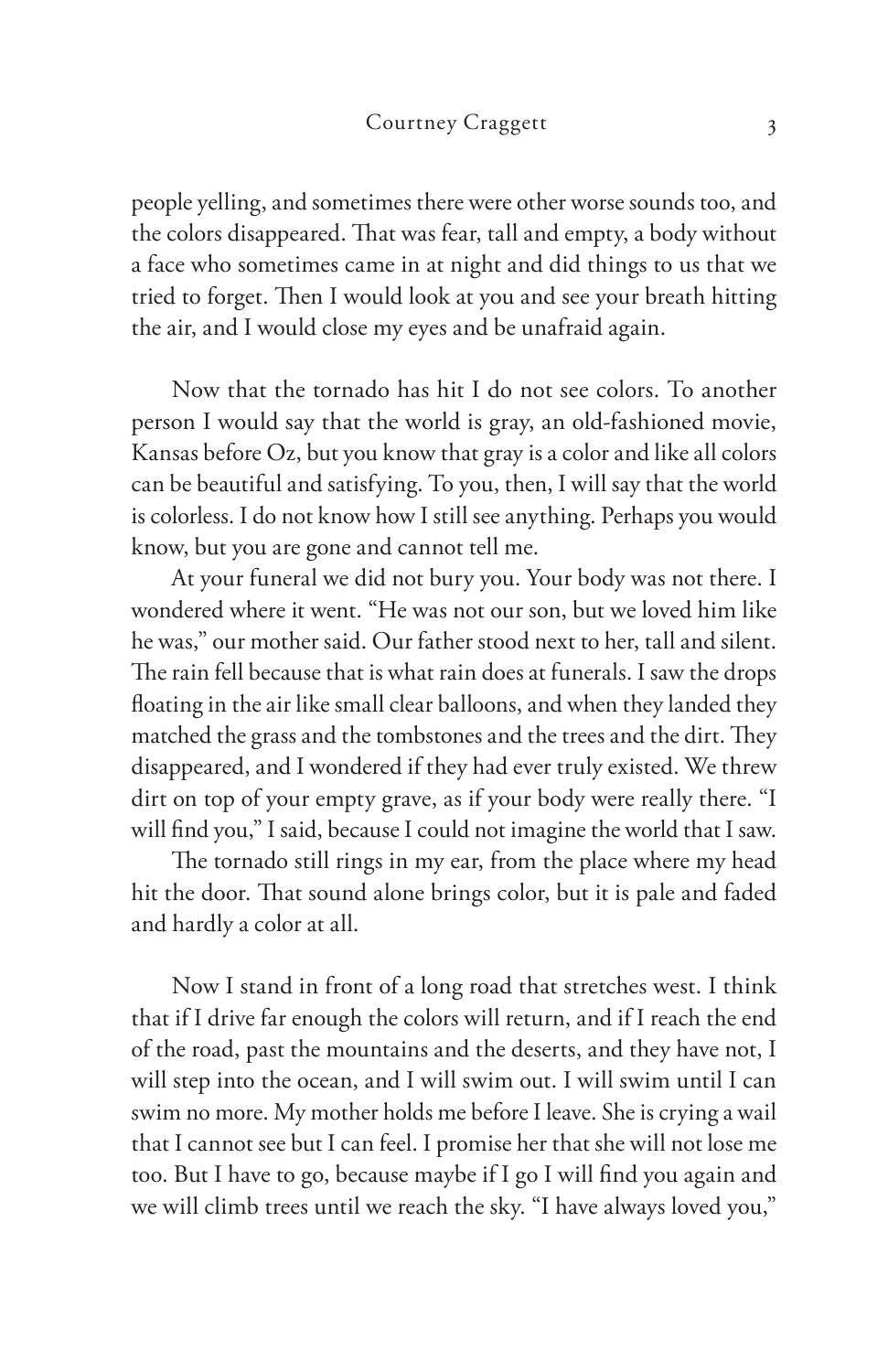she says to me. "Even when I could not protect you." I tell her I know and that it is not her fault, the tornado was too strong, and our family was too weak. "That is not all I mean," she says, and I say I know that too, and it is okay.

I drive without thinking, and I stop only for gas. I no longer eat food, and I do not pause to see the landscape, because without the color of sounds the world that I see is dim and blurred. I drive until I reach a great underground lake of acidic water. The water spews from the ground, and it kills everything around it. I step onto the dead earth. I hear the rush of the geysers that sound as barren as the land. The water feeds on the earth, gnawing and reshaping it every few years. A group of tourists ask me to take their picture, and I turn from them as if I cannot hear them. If they follow me I will say that I am deaf from a tornado accident. They should not want their picture taken here on this ashen terrain. Here there is no life.

I imagine that I am standing on the moon, and in every direction the surface is desolate and gray. Even the flag planted so boldly has now faded. I hear the shouts of my fellow astronauts, but their voices are hollow. They echo against miles and miles of emptiness. How can sound be seen when it has nothing to crash into? Maybe that is why the colors are gone. Maybe you were what they crashed against. I watch the steam that rises from the poisonous water. It hisses against the air. I turn away.

Do you remember when we first saw the ocean? It brimmed with life and color, so different from the dead lakes where I now stand. We wore swimsuits that hung off of our thin bodies, and we drove with our parents to the Gulf Coast, where every spring the birds flock from Mexico, pink and blue and gold spots in the rosy morning sky. We dipped our toes into the water. It was as warm as the air. It dissolved the sand from our legs. You pointed far into the distance, where the colors of the horizon became one, and you said, "I want to go out there"

"It is too deep," I said. "We will drown."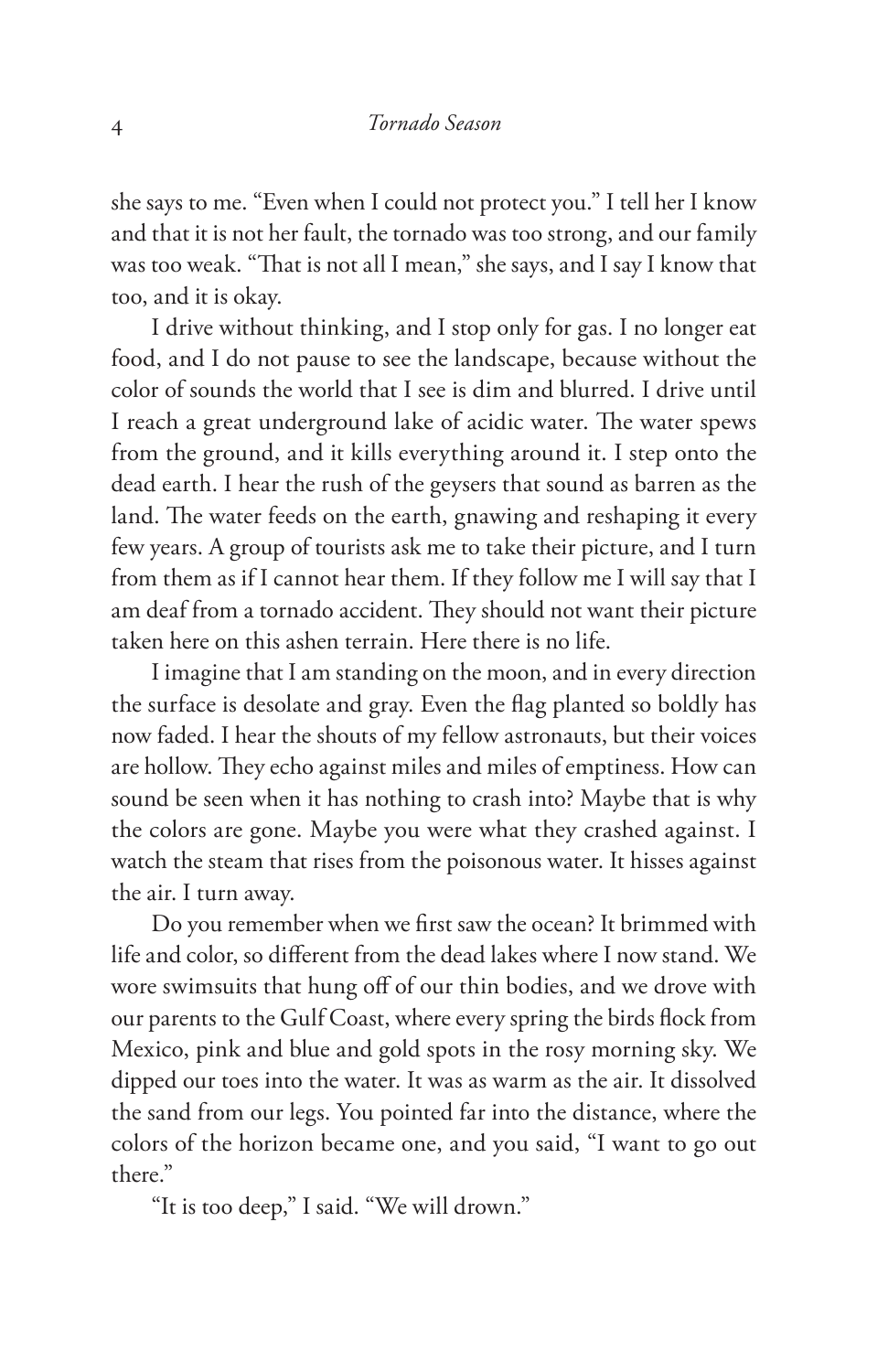And you said, "We cannot drown." We swam as far as our arms would carry us. We swam until our mother called to us to come back, but before we returned we waited. We hung in the water like it was the sky and we were flying. Our heads bobbed, and we looked at the world, flat and endless and bright, and when the waves splashed their salt we watched it fly into the air. "This is how I want to die," you said. "I want the water to swallow me. I would not mind."

"Don't talk like that," I said. "It's creepy." You laughed at me and asked me what was the color of death. I said I did not know. I did not have a color for it yet, but hovering in the water that summer afternoon, far from the shore and alone with you in the world, I knew that death was not colorless. Now I drive west toward the ocean, and I wonder if I will learn at last the answer to your question.

I am driving now through the mountains, higher and higher. At the top I can see summer snow, and I wish we could play in it. I think you would have liked snow. I think you would have turned it into a castle that was tall and strong and sparkling. You would have made yourself king, and there we could have ruled. The mountains stretch out in front of me, and I know they must be beautiful, but I cannot see it. I want to speed through them. Once I have reached the other side, perhaps the world will begin again to turn with the sounds that I remember seeing. High above me I see the ridge of the continental divide. I hear your voice in my memories. "Come with me," I hear you say, and I must climb. I park my truck, the one that used to sputter coughs of russet. I pull on a sweatshirt and begin climbing. The wind blows. It twists into my lungs and pulls out my breath. I choke, but I do not stop climbing. The trees fade away, and my skin cracks in the cold, dry air. I clutch at rocks to keep from falling. When I climb everything hurts—my lungs and my knees and my head from the tornado. The wind rushes into my ear and echoes in my head so loudly that I feel blind. I stumble to the top and stand on the mountain's ridge. Below me the earth stretches out with pools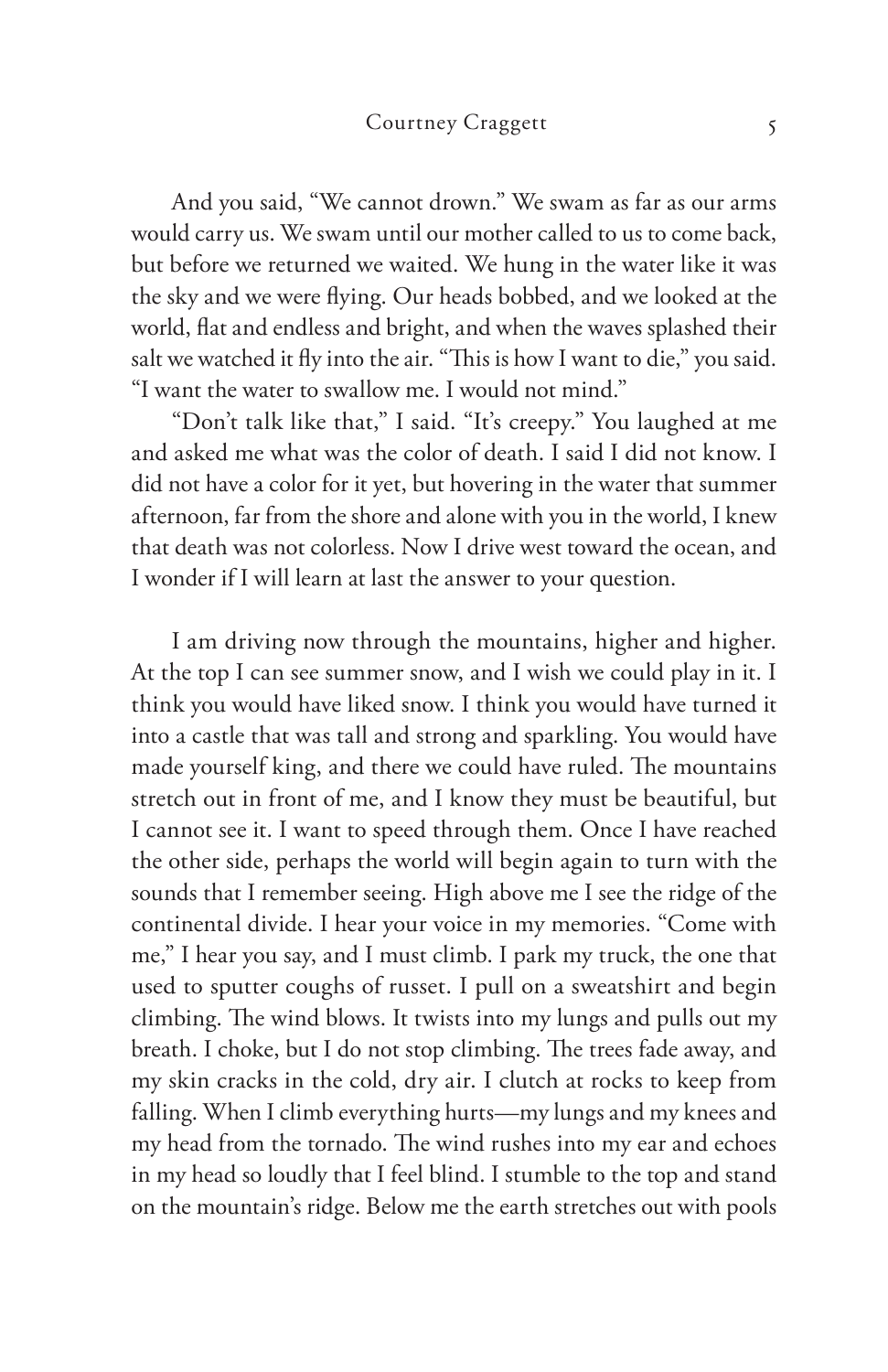### 6 *Tornado Season*

and hills and trees that have been bleached away. I yell. My voice echoes, and I imagine what it would have looked like once, the colors bouncing from mountain to mountain. Why did we never fly here to watch, you and I? When I have yelled everything I know how to yell I stand and wait. And he comes. A solitary swallow. Struggling against the thin air, thousands and thousands of feet above the sea. For a moment I see a flash of blue that is as bright as I remember colors being. He flutters across the divide, and he is gone.

My truck winds through the foothills. I drive quickly because night is coming soon and I do not want to be trapped. I think about the swallow. I wonder where he came from and how he survived so far away from any other life. I think about him, and I think about you, how both of you came from nowhere and lived where you were not supposed to be and then were gone. I am almost to the other side when I pass a woman who shivers next to her car with her head in her hands. I want to keep driving, because I am so close and I am not on this journey to meet strangers, but she is alone like I am now, and so I back up.

"What's wrong?" I ask. She says that her car is out of gas, and night is coming soon, and she is so, so afraid. Her voice blends with the mountains, colorless like the world around her. I tell the woman it is okay, I am here, and I will help you.

"How can you possibly help me?" she asks. "Even if you drive me somewhere safe I will be stranded there. I will be trapped."

"Don't be scared," I say. I hold her hand and I lead her to my truck. One night when we hid in the closet you held my hand like that. I was afraid of the things that were about to happen to us, but you weren't. "Why aren't you frightened like me?" I asked you, and you smiled at me like you understood something that I did not, as if nothing could really quite touch you. I lead the woman to my truck, and I give her my sweatshirt because she looks cold. She shakes as the chill flees her body and she thanks me. The hood frames her face like a mane. Her teeth chatter when she speaks, although the night still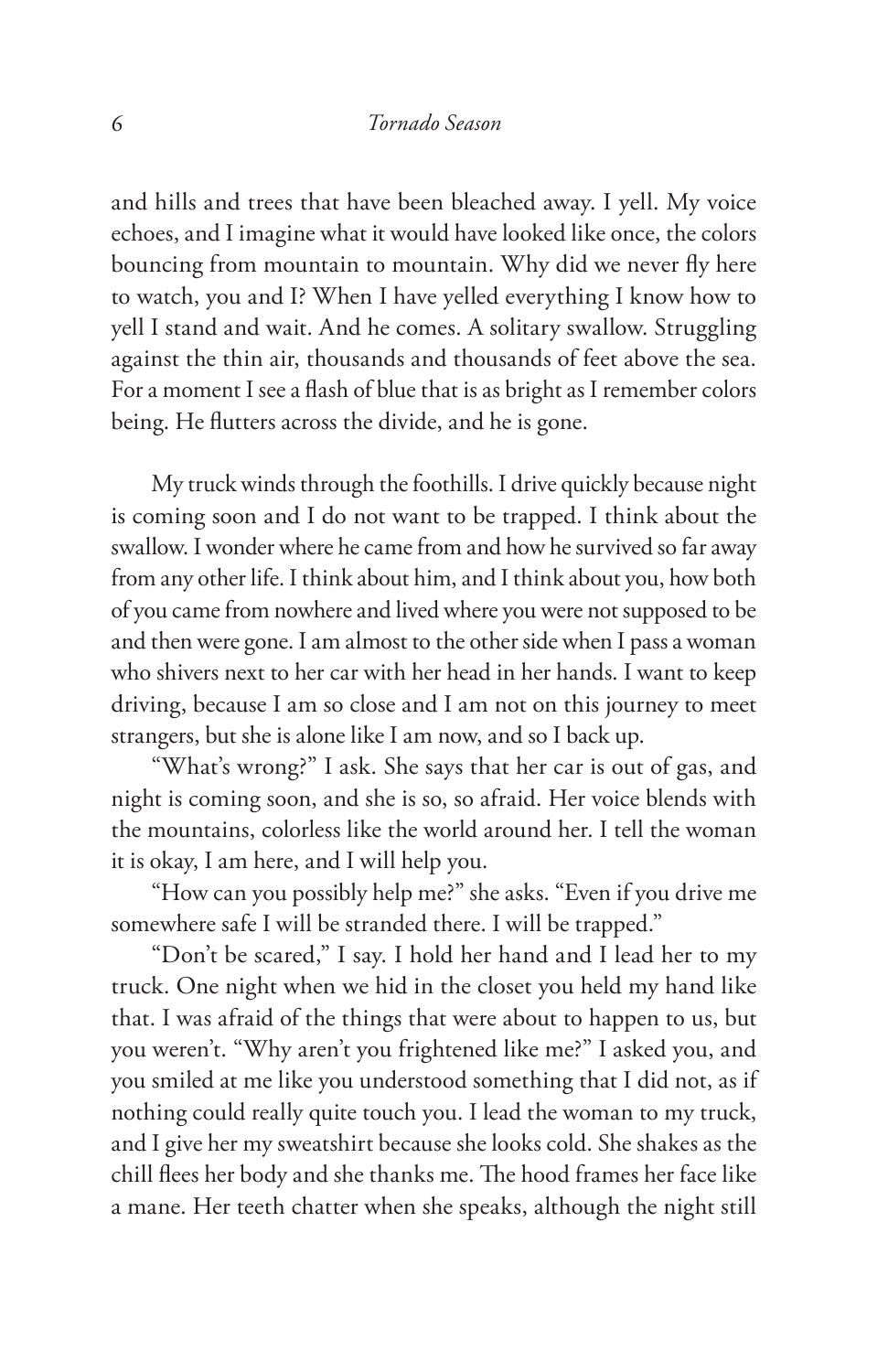feels warm to me. I ask her where she is coming from. She says she lives down the mountain a ways. She does not say why she is traveling. I look at her and wonder what color she would have been. I can see it faintly, a washed-out blue that shimmers above her head.

We drive down the mountain. I want to keep her talking, but I do not know what to ask. The questions I used to ask you sound so silly now. Where are the other parts of me? Do they live in another universe? Why are the moments between sleep and waking the truest moments of the day? Will we be able to fly too far one day and never come back? I ask her instead, "Would you like something to eat?" She nods, and I pass her a bag of potato chips. She crunches them and licks the salt from her fingers, but she does not ask for water.

Night falls. The air cools, and the gas light in my truck blinks to life. When the woman sees it she wrings her hands and I think she might cry. "It will be okay," I tell her. At the base of the mountain we see the dim light of a bar. "See," I say. "There is nothing to worry about." We pull up to the building. Inside it looks like every other bar has always looked—chipped paint and dirty counters and country music that sounds like an empty tin cup. I ask the bartender if there is a hotel in town or somewhere we can stay, and he names a place and asks if we want a drink. On the far side of the bar a group of men sit with whiskey in their hands. They turn to us, and one man stands up.

"It's you," he shouts. "Where the hell have you been?" The woman cowers. She ducks behind me, although my body is still small like a child's body. When the man steps near, his face disappears, and I know that he would be colorless, even if I had not hit my head in the tornado. His arms are bare and cold. He wears heavy boots. "You're coming back with me," he says to the woman. "You are my wife," and when he says that it is a sentence with a gavel.

"Come with me instead," I tell the woman. She cannot hear me. For her, fear is deaf. I touch her arm and she jumps away. I wish that you were here, because you always knew how to call me away from the things that were hurting me. But now it is just me, and I must do this alone.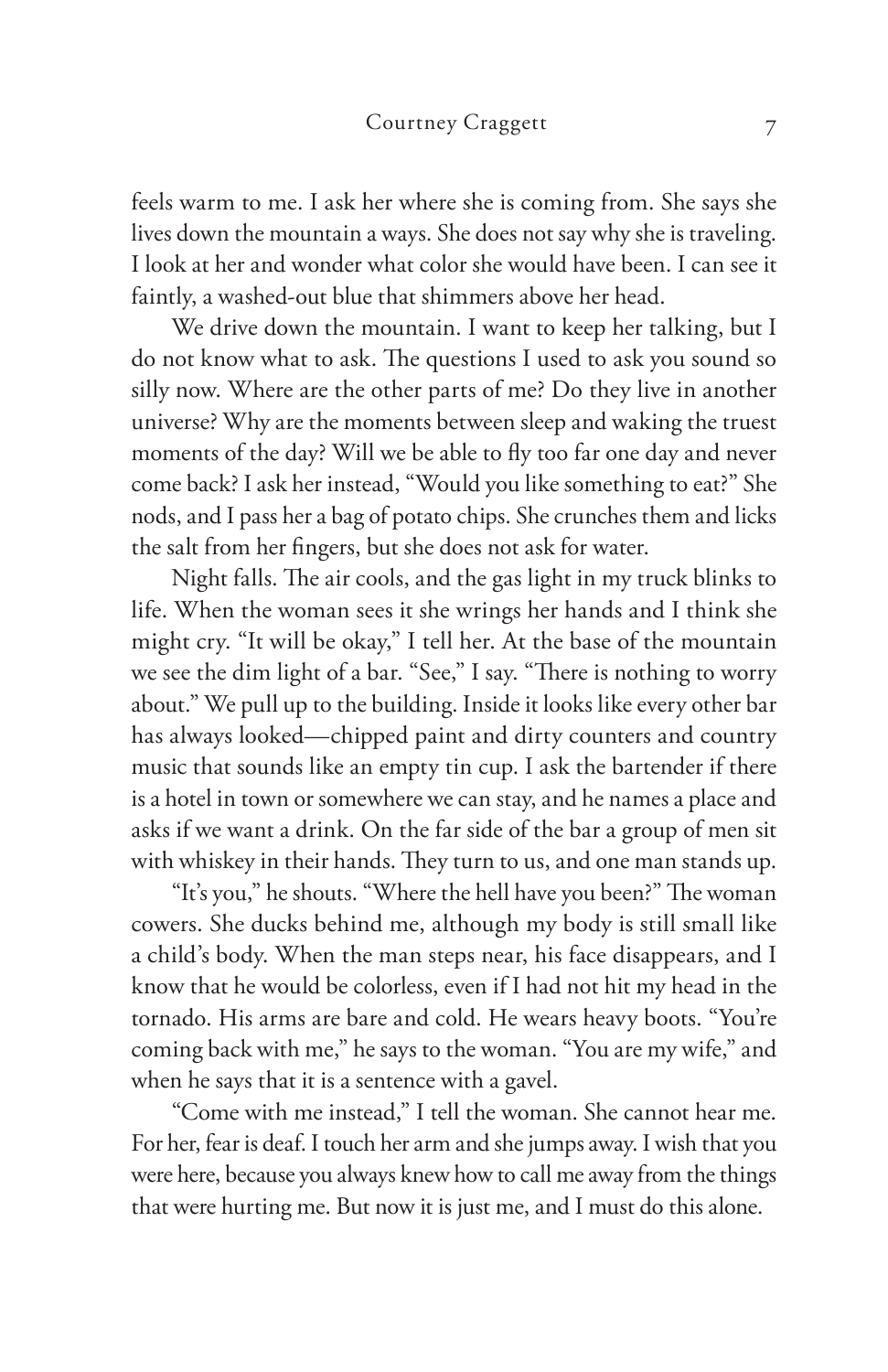### 8 *Tornado Season*

"Listen to me," I say. I tell her that I do not know who this person is, but she does not have to go with him. I tell her that I will take her wherever she wants to go. The man glares at me and asks me who do I think I am, but he does not know that I cannot see his face. I take the woman's hand, like you used to take mine, and I pull her with me out of the bar. "Run," I tell her, because I know what happens when we run. She runs with me, over the mountains that are dark and still. I look down to see our feet, but we are not flying. We stay on the ground. Still we run, even if we cannot fly, under the lamplight of the sleeping town. We run as far and as fast as we can, until we are safe, until everything is right and there is no more fear. "Will you be okay? Can you go on alone now?" I ask the woman, and she nods, and she says through her panting breath that she is brave enough now, although I know that she was brave all along.

When we went camping, the animals crowded around you. We could talk to them. We could read their colors and they knew our thoughts. We crept out of our tent in the early morning, while our parents were still sleeping, and we tiptoed through pine needles so that no one would wake up. We sat at a stream. A turtle nuzzled your leg, and you stroked his head. A woodpecker sat on my arm with his chest bright red and yellow. A flock of sheep came to drink from the creek, bleating rose petal cries of pink and orange, and when they saw us, they were unafraid.

"What will happen when we are old and our skin sags and our eyes are foggy?" I asked.

"Hush," you said, because whoever you were, and wherever you came from, you were not worried about the things that worried me. We heard our parents waking up and wondering where we were, and our father's voice grew louder and yelled for us until it paled, but you told me that whatever happened when we got back, whatever anger or darkness we must face, we could survive, we were strong. So we buried our faces in the animals' fur, and we forgot everything else.